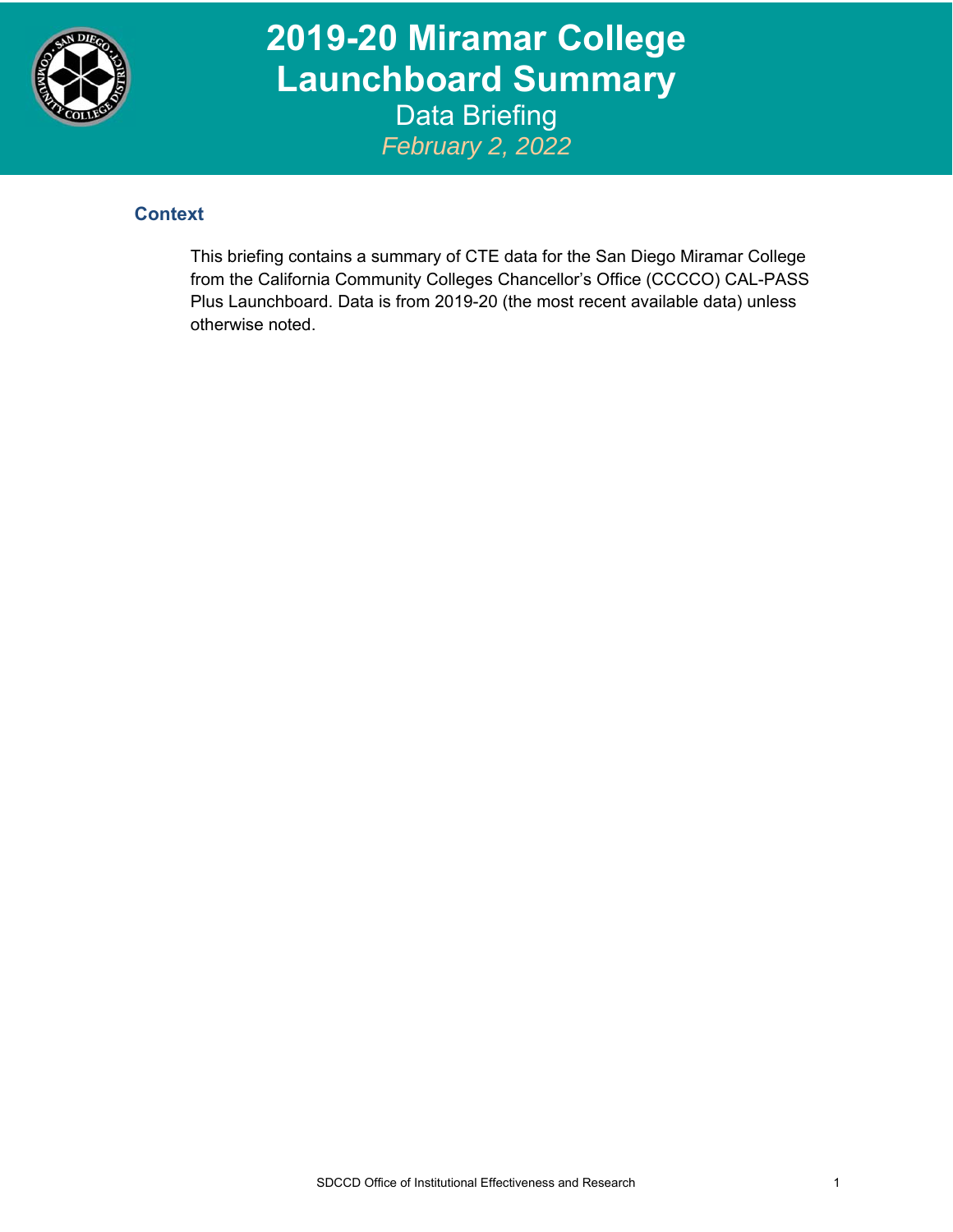| Table 1. CCCCO Launchboard Summary, Credit CTE Courses at San Diego Miramar College, 2019-20. * |  |  |
|-------------------------------------------------------------------------------------------------|--|--|
| indicates 2018-19 data.                                                                         |  |  |

| <b>By Demographic Groups</b>                                                                                                     |                                                                                                                                                    |                                                                                                                      |                                                                                                                        |  |  |
|----------------------------------------------------------------------------------------------------------------------------------|----------------------------------------------------------------------------------------------------------------------------------------------------|----------------------------------------------------------------------------------------------------------------------|------------------------------------------------------------------------------------------------------------------------|--|--|
| <b>Metric</b>                                                                                                                    | <b>Observation</b>                                                                                                                                 | <b>CTE</b>                                                                                                           | <b>Non-CTE</b>                                                                                                         |  |  |
| Gender                                                                                                                           | CTE students more likely to<br>be male, non-CTE students<br>more likely to be female.                                                              | Male:<br>56%<br>Female:<br>44%                                                                                       | Male:<br>47%<br>53%<br>Female:                                                                                         |  |  |
| Ethnicity                                                                                                                        | White students are the<br>largest proportion of both<br>CTE and non-CTE<br>students. Latinx<br>representation is higher<br>among non-CTE students. | Af.Am:<br>5%<br>Asian:<br>10%<br>6%<br>Filipino:<br>31%<br>Latinx:<br>37%<br>White:<br>7%<br>Mult. Eth:              | 5%<br>Af.Am:<br>15%<br>Asian:<br>8%<br>Filipino:<br>28%<br>Latinx:<br>32%<br>White:<br>8%<br>Mult. Eth:                |  |  |
| Age Group                                                                                                                        | CTE population is older.                                                                                                                           | Under 30:<br>65%<br>35%<br>$30+$ :                                                                                   | 82%<br>Under 30:<br>18%<br>$30+$ :                                                                                     |  |  |
| to have attended another<br><b>Previous</b><br>college in region and more<br>Education<br>likely to have received a CC<br>award. | CTE population is less likely                                                                                                                      | Ever attended another<br>SD in the same pathway:<br>42%                                                              | <b>Ever Attended Another</b><br>College in Same Pathway:<br>46%                                                        |  |  |
|                                                                                                                                  | <b>Previously Received</b><br><b>Previously Received</b><br>CC Award: 14%<br>CC Award: 8%                                                          |                                                                                                                      |                                                                                                                        |  |  |
| Ed Goal                                                                                                                          | CTE population more likely<br>to be Short-term Career<br>development, less likely to<br>be Degree/Transfer.                                        | <b>Adult Education/ESL:</b><br>1%<br>15%<br>Short-Term Career:<br>59%<br>Degree/Transfer:<br>Undecided/Other:<br>26% | $1\%$<br><b>Adult Education/ESL:</b><br>6%<br>Short-Term Career:<br>72%<br>Degree/Transfer:<br>Undecided/Other:<br>22% |  |  |
| <b>Full Time</b><br>Unit Load                                                                                                    | CTE slightly less likely to be<br>full-time.                                                                                                       | 13%                                                                                                                  | 14%                                                                                                                    |  |  |
| First<br>Generation                                                                                                              | CTE students slightly more<br>likely to be First Generation.                                                                                       | 16%                                                                                                                  | 14%                                                                                                                    |  |  |
| Former<br><b>Foster Youth</b>                                                                                                    | CTE slightly less likely to be<br>former foster youth.                                                                                             | 3%                                                                                                                   | 4%                                                                                                                     |  |  |
| <b>EOPS</b>                                                                                                                      | Similar rates                                                                                                                                      | 9%                                                                                                                   | 9%                                                                                                                     |  |  |
| Veteran/<br>Military                                                                                                             | Similar rates                                                                                                                                      | 8%                                                                                                                   | 8%                                                                                                                     |  |  |
| Economically<br>Disadvantaged                                                                                                    | <b>CTE Population less likely</b><br>to be disadvantaged under<br>SCFF.                                                                            | 64%<br>Perkins:<br>SCFF:<br>55%                                                                                      | 63%<br>Perkins:<br>SCFF:<br>60%                                                                                        |  |  |
| First-time                                                                                                                       | <b>CTE Population less likely</b><br>to be first-time.                                                                                             | 12%                                                                                                                  | 16%                                                                                                                    |  |  |